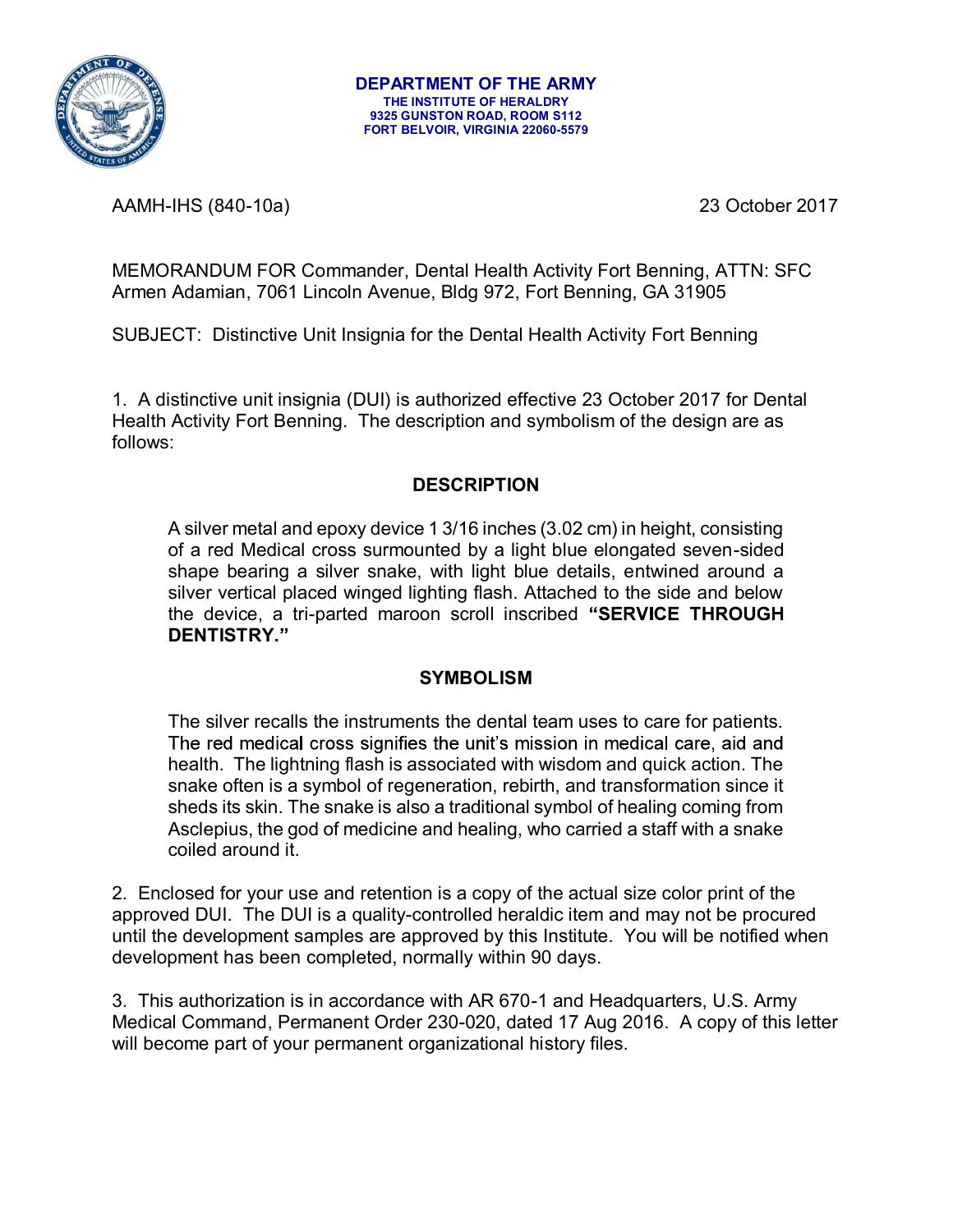AAMH-IHS (840-10a)

SUBJECT: Distinctive Unit Insignia for Dental Health Activity Fort Benning

4. Your point of contact for this action is Mr. Garrison, DSN 656-4972, COMM (703) 806-4972 or keith.a.garrison6.civ@mail.mil.

MUGNO.CHARLE MUGNO CHARLES V.1020723374<br>S.V.1020723374 = HN: CHARLES V.1020723374<br>S.V.1020723374 = HN: Quell SA, CHARLES V.1020723374<br>HD: 2017.10.23 15:14:34 -4400 Encls CHARLES V. MUGNO **Director** 

CF: The Center of Military History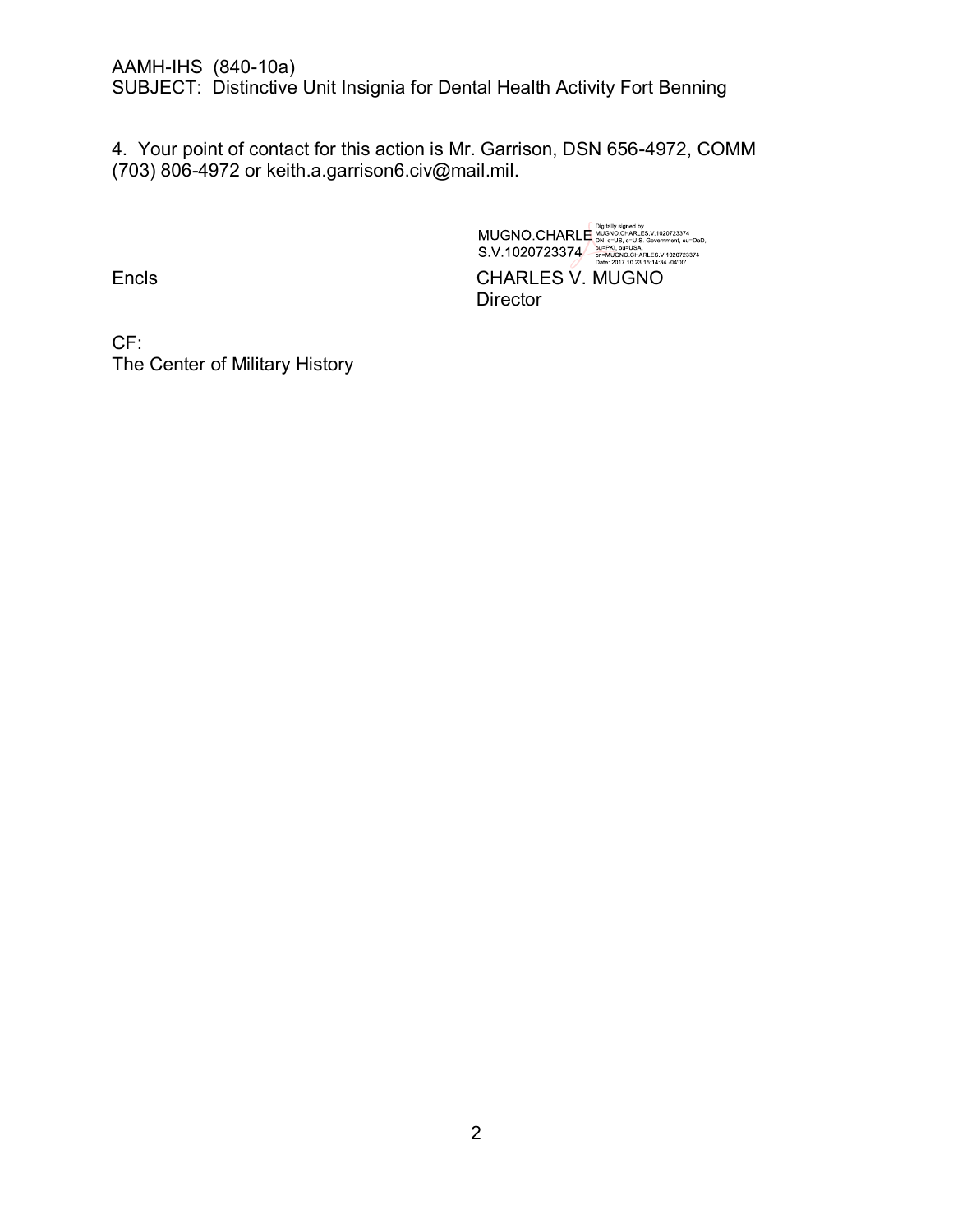

## DENTAL HEALTH ACTIVITY, **FORT BENNING**

\*\* This Drawing is 6x-Actual Size\*\*

ACTUAL SIZE-------1 3/16" ± 1/64" High (3.02 cm ± 0.04 cm)

METAL COLOR------Silver PLATING--------------Nickel FINISH------------------Mirror-like polish

DESIGN: CHARGES----Flush Folds or scroll to be recessed and modeled. LETTERING----------Finished metal. PIERCING------------None- Area between scroll and shield to be recessed and lined. EPOXY-----------------Stoning

# TYPE-II D-6976 **For Color Placement Only Not For Color Match**

## THE INSTITUTE OF HERALDRY, DEPARTMENT OF THE ARMY

 $\text{MUGNO.} \text{CHARLES.V.102}^{\text{Digitally signed by MUGNO.} \text{CHARLES. V.1020723374}}$ ou=USA, cn=MUGNO.CHARLES.V.1020723374<br>Date: 2017.10.23 07:51:29 -04'00' 0723374

> **CHARLES V. MUGNO** DIRECTOR

#### CHIP No's------------Red #1, Red #6, Blue #33.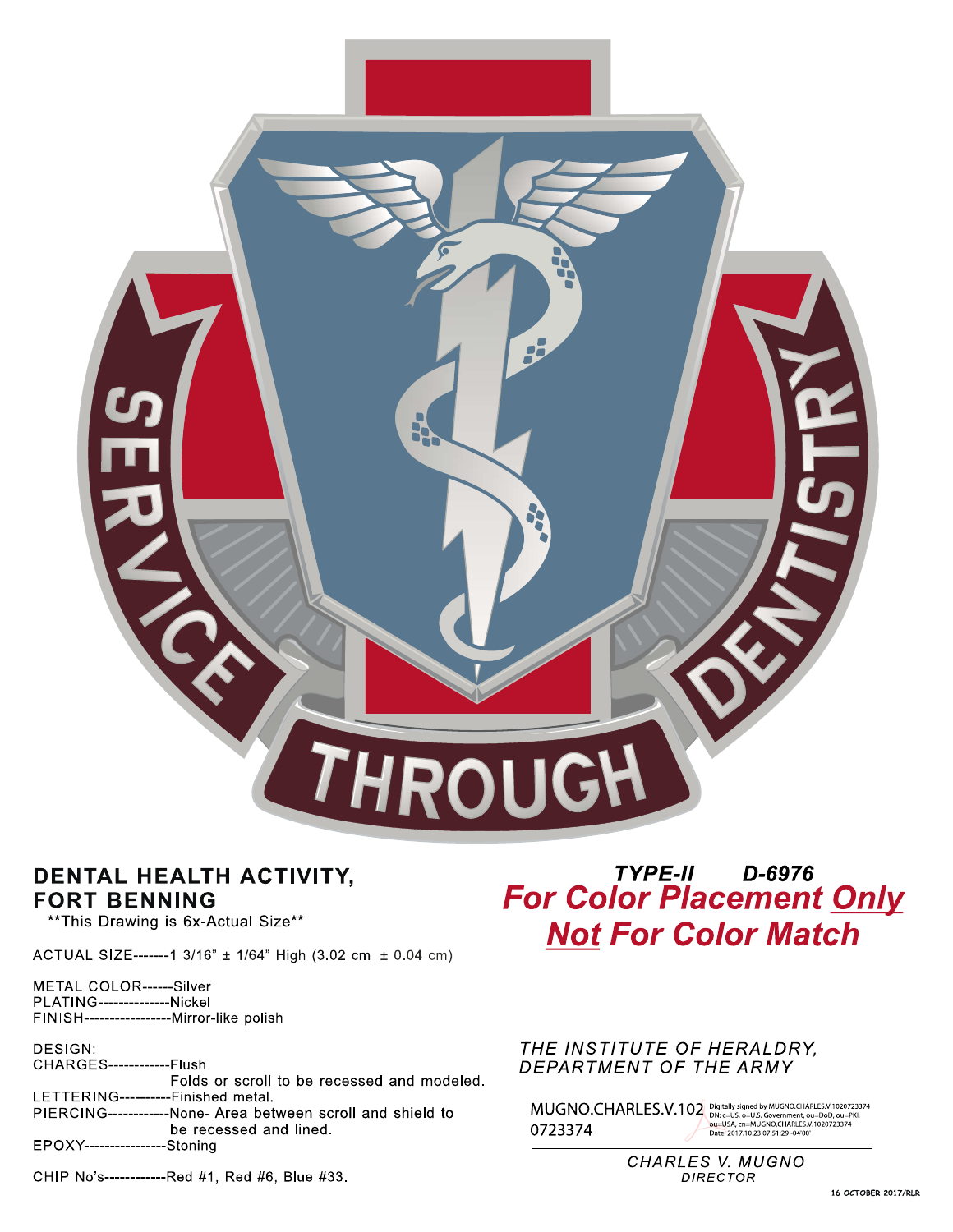

## DENTAL HEALTH ACTIVITY, **FORT BENNING**

**TYPE-II** D-6976

\*\* This Drawing is 6x-Actual Size\*\*

ACTUAL SIZE-------1 3/16" ± 1/64" High (3.02 cm ± 0.04 cm)

METAL COLOR------Silver<br>PLATING--------------Nickel<br>FINISH-----------------Mirror-like polish

DESIGN: **CHARGES-------------Flush** Folds or scroll to be recessed and modeled. LETTERING----------Finished metal.

PIERCING------------None- Area between scroll and shield to be recessed and lined. EPOXY-----------------Stoning

CHIP No's-------------Red #1, Red #6, Blue #33.

## THE INSTITUTE OF HERALDRY, DEPARTMENT OF THE ARMY

 $\text{MUGNO.CHARLES.V.10}\tiny{\begin{pmatrix} \text{Digitally signed by MUGNO.CHARLES.V.1020723374}\\ \text{DN: C=US, O=U.S. G=U.S. G=WIGRO. (CHARLES.V.1020723374)}\\ \text{Date. 2017.10.23 07:51:50-0400}\end{pmatrix}}_{\text{Date. 2017.10.23 07:51:50-0400}}$ 

CHARLES V. MUGNO **DIRECTOR**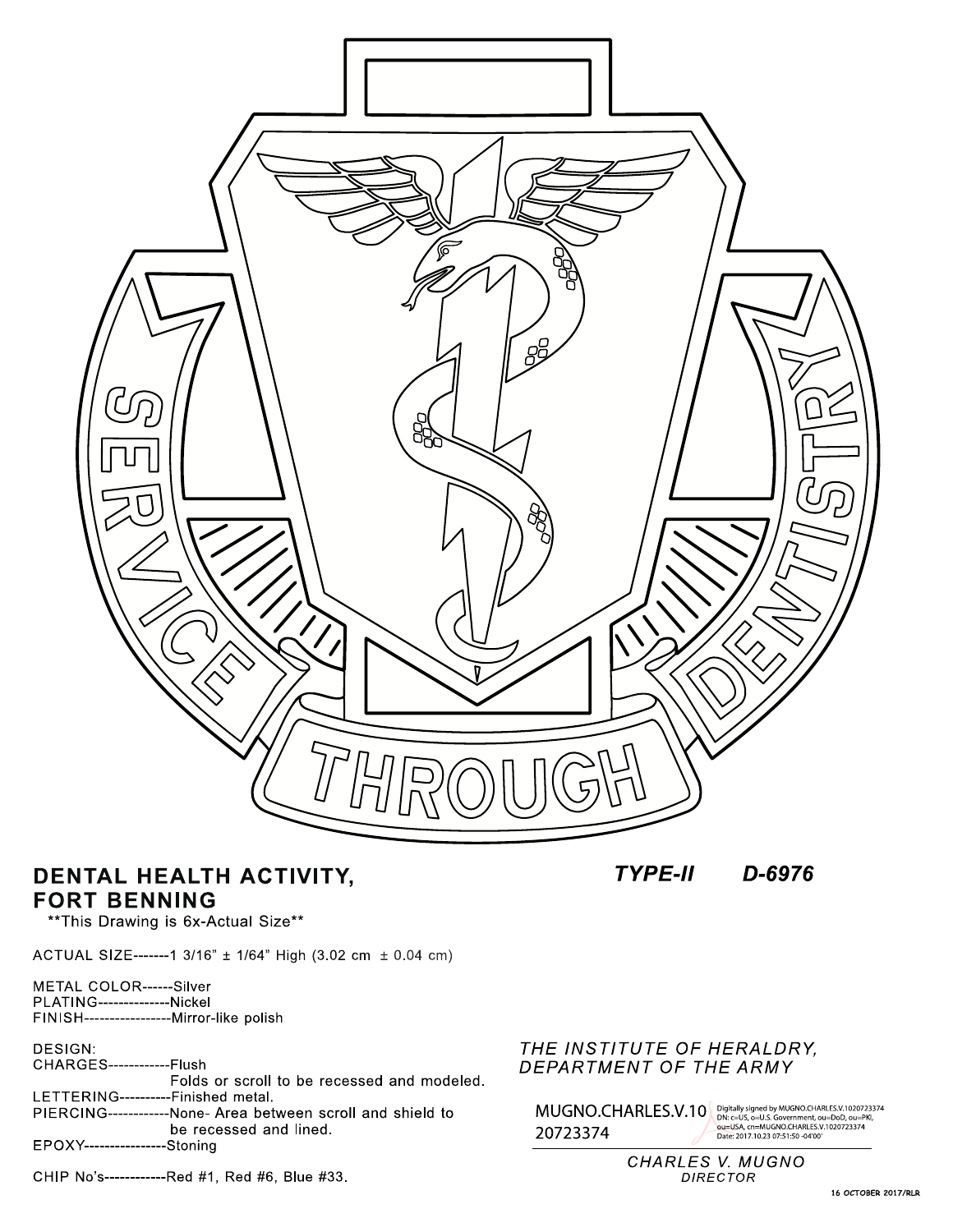

## DENTAL HEALTH ACTIVITY, **FORT BENNING**

**TYPE-II** D-6976

\*\* This Drawing is 6x-Actual Size\*\*

ACTUAL SIZE-------1 3/16" ± 1/64" High (3.02 cm ± 0.04 cm)

METAL COLOR------Silver PLATING---------------Nickel FINISH------------------Mirror-like polish

DESIGN:

**CHARGES-------------Flush** Folds or scroll to be recessed and modeled. LETTERING----------Finished metal. PIERCING------------None- Area between scroll and shield to be recessed and lined. EPOXY-----------------Stoning

## THE INSTITUTE OF HERALDRY, DEPARTMENT OF THE ARMY

 $\text{MUGNO.CHARLES.V.102} \tiny \text{Digitally signed by MUGNO.CHARLES.V.1020723374} \\\text{D723374} \tiny \text{D1233} \\\text{D1333} \\\text{D23374} \\\text{D23374} \\\text{D333} \\\text{D433} \\\text{D443} \\\text{D453} \\\text{D461} \\\text{D473} \\\text{D481} \\\text{D49} \\\text{D40} \\\text{D41} \\\text{D42} \\\text{D43} \\\text{D44} \\\text{D45}$ 

**CHARLES V. MUGNO DIRECTOR** 

## CHIP No's-------------Red #1, Red #6, Blue #33.